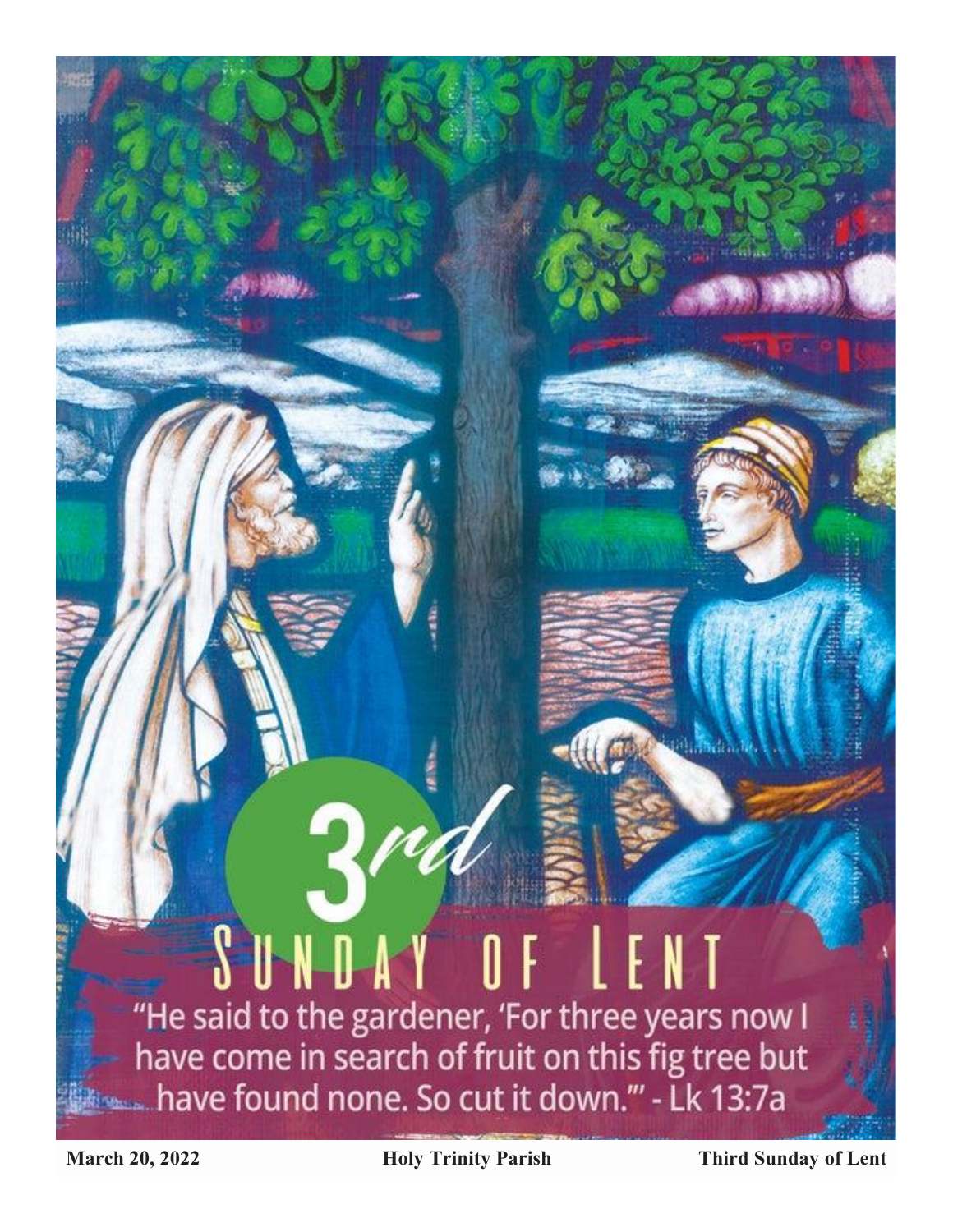#### **HOLY TRINITY PARISH MARCH 20, 2022 LIGONIER, PA**

#### $\overline{a}$  There is an important Community Service Meeting this Thursday, March 24 at 6:30 p.m. in the Parish Meeting Room. If you are interested in helping those less fortunate, please join us as we organize and plan for our upcoming year.

j Coffee socials are returning next Sunday, March 27 after the 8:00 and 11:00 a.m. Masses. Stop by the atrium after Mass next Sunday and enjoy Coffee cocial some refreshments and visiting with friends and fellow parishioners.

 Verna Montessori School is a Catholic school in Mount Pleasant that provides a Montessori education Verna for students ages 3 to 14. The school was founded in 1969 and is administered by the Sisters of Charity **Montessori** of the Immaculate Conception. Applying the teaching metods of Maria Montessori, the students are School supported in learning how to learn with rigorous academic standards in a nurturing, faith-filled environment. Next weekend, students Cortni Tinkey and Bella Galiotto will be speaking at the 5:30 p.m. and 11:00 a.m. Masses. They will give insight on how Verna Montessori School has provided them with a strong and enriching education. For more information, visit the website at [www.vernamontessorischool.org](https://nam02.safelinks.protection.outlook.com/?url=http%3A%2F%2Fwww.vernamontessorischool.org%2F&data=04%7C01%7Caevangeliste%40dioceseofgreensburg.org%7C7b141d04996a4247b1bf08da0682f4e5%7C0d053169069f4b0d9812ae9a9f652d46%7C0%7C0%7C637829456893533135%7CUnknow) or call 724-887-8810.

#### **THE FORMED PROGRAM**

 Holy Trinity Parish subscribes to **FORMED**, an online platform providing access to Catholic programs, talks, audio dramas, movies and ebooks for children, teens and adults! All of our parishioners have free access to this program by registering at **www.htligonier.formed.org**. Flyers with instructions are available in the narthex. If you have any questions or need assistance in registering with the **FORMED** program, please call the office.

#### **NEW SELECTIONS ON OUR KIOSK**

 Please take a look at both sides of the kiosk of Catholic literature in the narthex that is being offered to members of our parish for a minimal donation. The subjects cover a variety of topics for adults, teens and children. There are new booklets on topics such as the Eucharist, the Sacraments, and Catholic social teaching. There are also a number of selections for all ages with a timely emphasis on Lent and Easter.

 St. John the Evangelist Parish, Latrobe, is sponsoring a Craft/Vendor Show Saturday, May 7, from 9 a.m. to 3 p.m. If you are interested in a table, please contact Gladys Monroe at 724-539-7273 or email:

[gladmon@verizon.net.](mailto:gladmon@verizon.net)

 Also, if you are interested in donating a basket or something to fill a basket for their Basket Raffle, please contact either the office 724-537-8909 or Gladys Monroe.

#### **St. Cecilia BINGO**

 St. Cecilia Parish, Whitney will hold its monthly bingo April 3 in the parish hall. Doors open at 12:30 p.m, and games begin at 2 p.m. Mystery number, 50/50, Jackpot, Specials and more! Refreshments will be available. Information: 724-423-3777.

#### **Please Remember in Your Prayers**

Bishop Brandt, Fr. Willie Lechnar, Fr. Stephen West, Dorothy Holtzman, Karen West, Sr. Shelly Sharbaugh, OSB., Janet Franks, Adele Griffith, Martha Knupp, Jake McDermott, D.J. Jackson, Hudson Donahue, Eva Japalucci, Celine Steinmiller, Michael, Jason Ludwig, Kim Lukatch, Terry S., Withrow, Shirley Bassi, Tom Adair, Rod Stouffer, Kim Daffinger, Brian Kosczuk, Shawn Kiser, Fr. John Moineau, Yvonne K., Msgr. John Regoli, Father Bill Berkey, Norbert Pail, and Lucas James.

Join Bishop Larry J. Kulick for

# A Lenten Evening<br>of Reflection **Wednesday, March 30 Holy Trinity Parish** Ligonier - 6PM **Topic: Forgiveness 121** Diocese of Greensburg

#### **Faith Formation student with Deacon Mike**



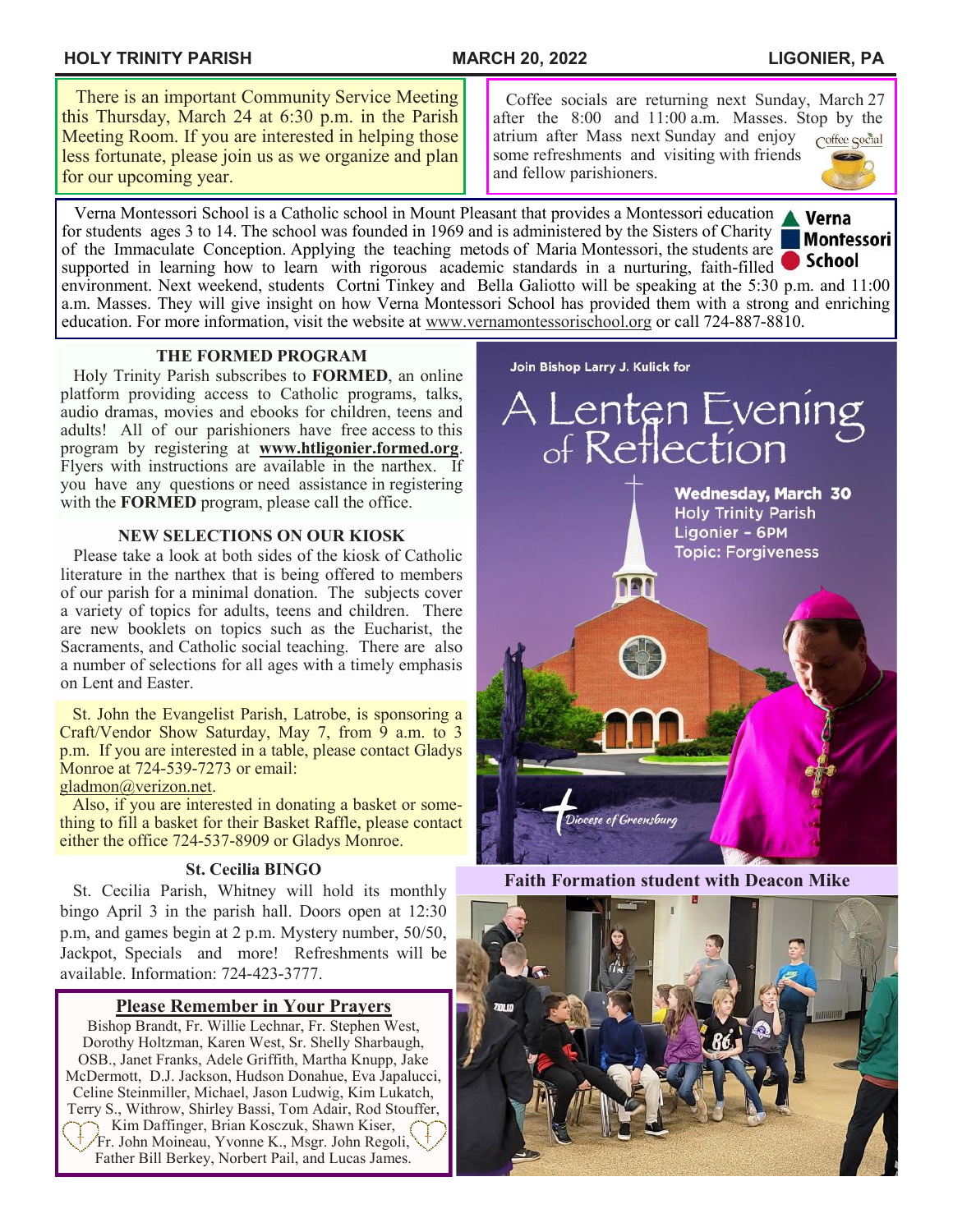## **FROM THE DESK OF FATHER ANTHONY………………………………..**

**Already we are entering into the Third Week of Lent. I hope that everyone is persevering in good works, prayer, and fasting. On Thursday, March 24, we reach the halfway point from Ash Wednesday to Easter Sunday. Around this time we might grow weary and our resolutions may go by the wayside. Take heart – with God's help we can continue to grow in grace and holiness.** 

**In the midst of these 40 Days, the three pillars of Lent will give direction to us. Prayer, Fasting, and Almsgiving will add structure to this time and help us to profit spiritually as we prepare for our Lord's Passion, Death, and Resurrection. Don't forget – this Friday is a day of abstinence – we refrain from eating meat on the Fridays of Lent and Good Friday. Here are a few other reminders as we continue our Lenten journey – Wednesday evening Mass at 7:00; Stations of the Cross on Friday at 7:00PM; and Saturday morning Mass at 8:00 with the intention of Vocations to the Priesthood.** 

**Today, March 20, is the first Day of Spring, as the vernal equinox occurs at 11:33AM. The first requirement for determining the date of Easter has now been met. The second will come Saturday, April 16, when the first full moon after the vernal equinox occurs. Easter comes on the first Sunday after the first full moon after the vernal equinox – the third requirement for the setting of the date of Easter – so this year's Easter will fall on April 17, four weeks from today. I hope that we all have made good use of our Lenten time thus far; it is never too late to start, if you have not yet observed Lent.**



**The Easter Triduum begins at sundown on Holy Thursday, April 14, continues on Good Friday, April 15, reaches its high point on Holy Saturday Evening, April 16, with the Easter Vigil and the celebration of Baptism, Confirmation, and First Eucharist, and concludes at sundown on Easter Sunday, April 17. I hope you have these days set aside – after all, they are the most important days of the year.** 



**Easy question and answer – Why is human life so sacred? Because God created us in His Own image and likeness. This is why the Church persistently, insistently, and consistently teaches that all human persons must be respected and that life must be protected from conception until natural death. As Catholics, we also rejoice that God becomes man in Jesus Christ, the Second Person of the Holy Trinity. This Thursday, March 25, exactly nine months before we celebrate our Lord's Birth, we celebrate the awesome Solemnity of the Annunciation of the Lord. We proclaim the Incarnation of Jesus Christ – Jesus taking on the flesh, and thus becoming one with us. Jesus is True God and True Man and He saves us through FEAST OF** His sacred Humanity. The Word of God, Whose conception in the womb of *the Annunciation* His Mother Mary we celebrate this day, comes to redeem us from sin and  **His Mother Mary we celebrate this day, comes to redeem us from sin and death, giving our human lives inestimable worth, as we now have the**  *of the Lord* death, giving our human lives inestimable worth, as we no<br>opportunity, if we cooperate with God's grace, to become divine.

**Hope you will find time this Lent to celebrate the Sacrament of Penance/Confession as you prepare for the celebration of our Lord's Paschal Mystery! We will soon announce extended times for Confession during the Lenten Season. However, we celebrate the Sacrament on Saturday at 4:00PM.**

#### **Just a reminder that Bishop Kulick will be here Wednesday, March 30, to celebrate Mass at 6:00PM. We will have light refreshments following Mass, as the Bishop is eager to greet you. I hope that you are planning on being in attendance.**

**I know it is four weeks away, but just a reminder that Mass on Easter Monday, April 18, will be at 9:00AM. Thanks.**

**Are you up-to-date with your clearances? If you don't know when your clearances will expire, we will be happy to let you know and help you obtain updated clearances. Thanks for your cooperation.**

**Thanks to all who are sharing their gifts with the Diocese and the parish in this year's Diocesan Lenten Appeal. As of Tuesday, March 15, we have received 73 gifts for a total of \$43,509. We are at 85.31% of our diocesan goal, which is great new. As you know, "Sharing Our Gifts" is this year's theme – I thank all who are sacrificing for the success of this Appeal. Please keep the DLA in your prayers.**

**GOD THE FATHER OF MERCIES, HAVE MERCY ON US! GOD THE SON, JESUS CHRIST, OUR NEWBORN KING, HAVE MERCY ON US! GOD THE HOLY SPIRIT, DESCENDING UPON US IN GLORY, HAVE MERCY ON US!**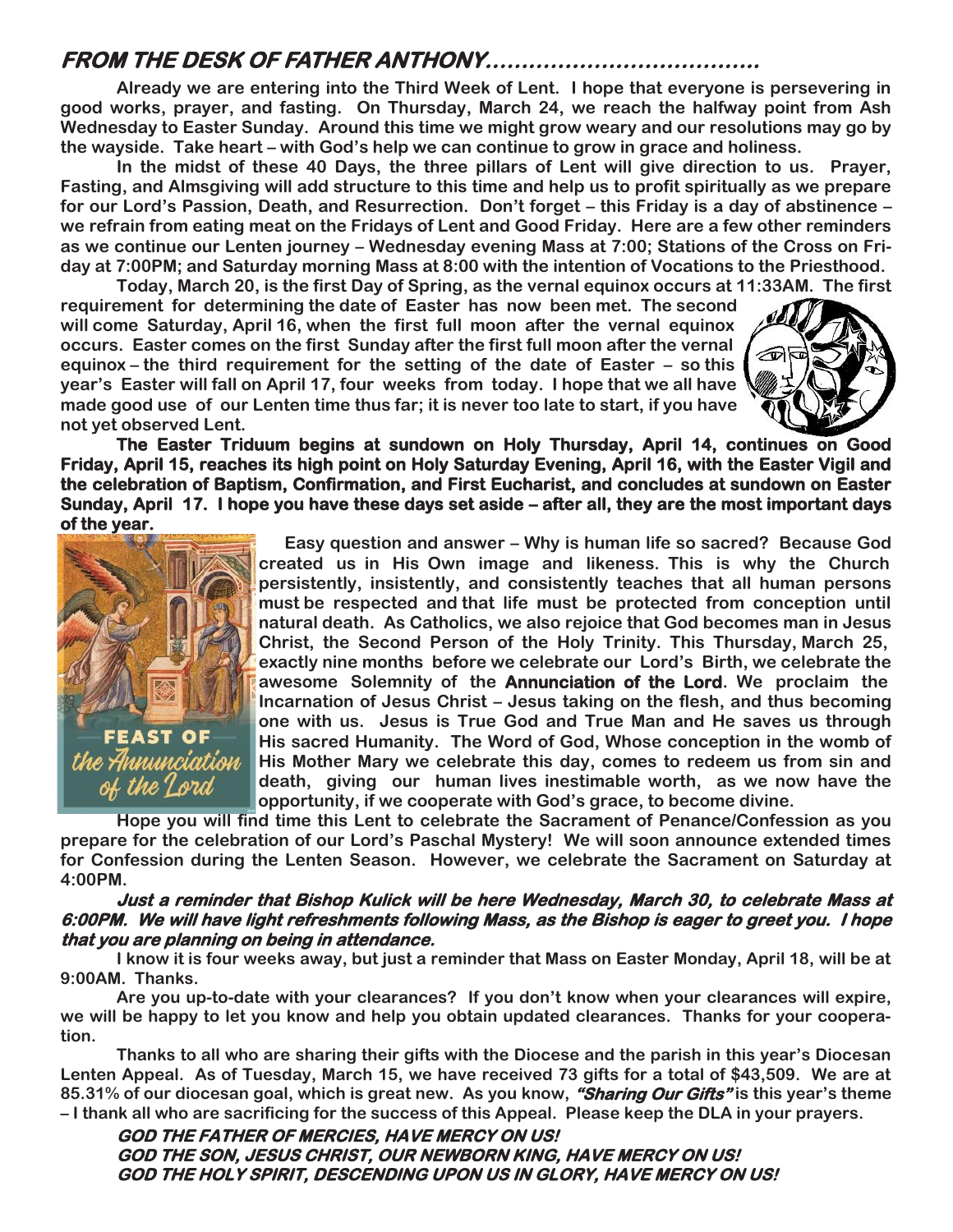## Parish Activities Calendar for March & April 2022

A=Atrium C=Church CA=Children's Atrium CR= Class Room PH= Parish Hall L=Loft PL=Parish Library SL= Old School Library PMR=Parish Meeting Room All Times Are PM Unless Otherwise Indicated.

| <b>Sun</b>                                                                             | <b>Mon</b>                                                                                                               | <b>Tue</b>                           | <b>Wed</b>                                                                                                        | <b>Thu</b>                                                    | Fri                                                                                                                                    | <b>Sat</b>                                                                                                                                                                                                             |
|----------------------------------------------------------------------------------------|--------------------------------------------------------------------------------------------------------------------------|--------------------------------------|-------------------------------------------------------------------------------------------------------------------|---------------------------------------------------------------|----------------------------------------------------------------------------------------------------------------------------------------|------------------------------------------------------------------------------------------------------------------------------------------------------------------------------------------------------------------------|
| <i>20</i><br>2nd Collection<br>for the Catholic<br>Accent                              | 21<br><b>Faith Formation</b><br>with special<br>event with Haiti<br>and walking<br>Tacos!!<br>$6:00 - 7:30 - CR$<br>Form | 22<br>Holy Hour<br>$3:00 - 4:00 - C$ | <b>No Morning</b><br>23<br><b>Mass</b><br><b>Evening Mass</b><br>during Lent at<br>$7:00$ PM $- C$                | 24<br>Community<br>Service<br>Meeting<br>$6:30$ - $PMR$       | 25<br>unciation<br>THE LORD<br>Stations of the<br>$Cross 7:00 - C$                                                                     | 26<br>8:00 AM<br><b>Morning Mass</b><br>during Lent - C<br>Catechesis of<br>the Good<br>Shepherd<br>Children's<br><b>Sessions</b><br>$9:00 - 11:00 AM$<br>$-CA$<br><b>Bible Study</b><br>$6:30 - 7:30 - A$             |
| 27<br>Coffee cocial                                                                    | 28<br><b>Faith Formation</b><br>$6:00 - 7:30 - CR$                                                                       | 29<br>Holy Hour<br>$3:00 - 4:00 - C$ | <b>No Morning</b><br>30<br><b>Mass</b><br><b>Evening Mass</b><br>with Bishop<br>Larry J. Kulick<br>at 6:00 PM - C | 31                                                            | Stations of the<br>$Cross 7:00 - C$<br>Stations<br><b>CROSS</b>                                                                        | $\overline{2}$<br>8:00 AM<br><b>Morning Mass</b><br>during Lent - C<br>Catechesis of<br>the Good<br>Shepherd<br>Children's<br><b>Sessions</b><br>$9:00 - 11:00 AM$<br>$-CA$<br><b>Bible Study</b><br>$6:30 - 7:30 - A$ |
| $\overline{3}$<br>2nd Collection<br>for the Food<br><b>Bank</b><br><b>OOD BAN</b><br>乡 | $\overline{A}$<br><b>Faith Formation</b><br>$6:00 - 7:30 - CR$                                                           | 5<br>Adoration<br>$8:30 AM - 4:00$   | <b>No Morning</b><br>6<br><b>Mass</b><br><b>Evening Mass</b><br>during Lent at<br>$7:00\,\overline{P}M$ - $C$     | $\overline{7}$                                                | 8<br>Stations of the<br>Cross 7:00 - C<br>Stations<br><b>CROSS</b>                                                                     | 9<br>8:00 AM<br><b>Morning Mass</b><br>during Lent - $C$<br>Catechesis of<br>the Good<br>Shepherd<br>Children's<br>Sessions<br>$9:00 - 11:00 AM$<br>$-CA$<br><b>Bible Study</b><br>$6:30 - 7:30 - A$                   |
| 10                                                                                     | II<br><b>Faith Formation</b><br>$6:00 - 7:30 - CR$                                                                       | 12<br>Holy Hour<br>$3:00 - 4:00 - C$ | <b>No Morning</b><br>13<br><b>Mass</b><br><b>Evening Mass</b><br>during Lent at<br>$7:00\,\overline{P}M - C$      | 14<br>Holy Thursday<br>Holy Thursday<br>Mass at<br>$7:00 - C$ | 15<br><b>Good Friday</b><br>$3:00-C$<br>Passion of the<br>Lord<br>Stations of the<br>$Cross 7:00 - C$<br>.<br>Stations<br><b>CROSS</b> | 16<br><b>Holy</b><br><b>Saturday</b><br>Easter Vigil<br>Mass at 8:30 - C                                                                                                                                               |